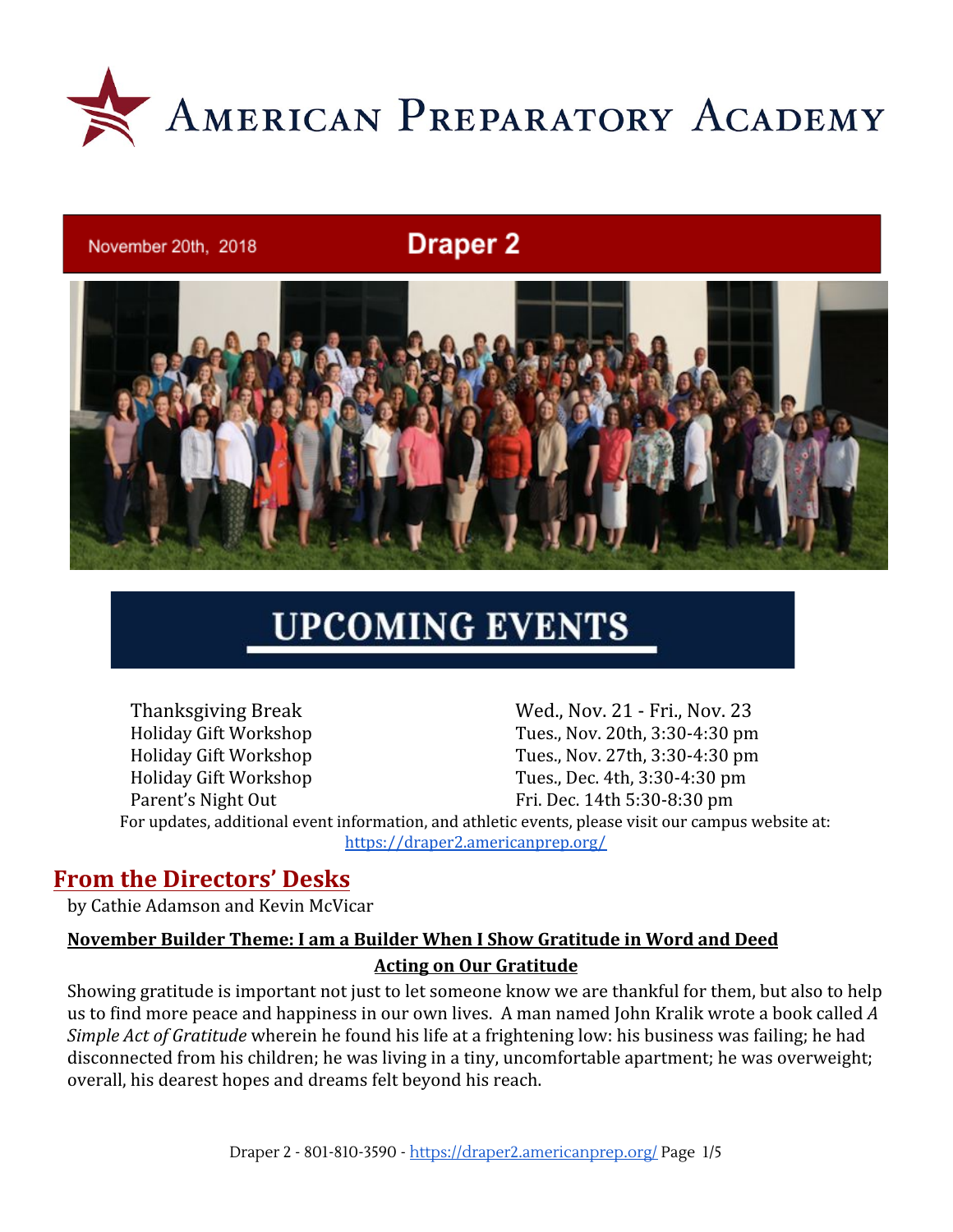

Then as he contemplated his life during a walk on New Year's Day, he imagined what it would be like if he were to find some way to be grateful for what he had instead of focusing on what he didn't. Inspired by a beautiful, simple note he received himself, he set a goal to write 365 thank-you notes in the coming year.

One by one, day after day, he began to handwrite thank yous for gifts or kindnesses he'd received from loved ones and co-workers, from past business associates and even enemies. He thanked college friends, doctors, store clerks, handymen, neighbors… anyone, truly anyone, who'd served him, no matter how large or small. Immediately after he sent his very first notes, significant and surprising results came his way-- financial gain, true friendship, weight loss, and most importantly, inner peace. People were more willing to help him, his work place became more positive, and most of all he became more aware of the great things he had in his life.

The same thing can happen to us when we show gratitude through word and deed. Set a goal to find a way to increase your demonstration of gratitude toward everyone around you and see what happens in your attitude!

**This newsletter is filled with the names of many Parents who have helped us out with the variety of activities this past month. THANK YOU for giving your time and energy to make these events super special for our students.**

### **HOLIDAY BOUTIQUE... Thank You's**

**Thank you! Thank you! Thank you! Our holiday boutique was a huge success thanks to the many parents who volunteered their time. We appreciate you SO much!**

Thank you to **Shannyn Steinman, Smita Virkar, and Liz Eddings** for the many, many hours that you spent planning the boutique over the past several months and for your help in executing it this past weekend. You are all amazing!

Thank you, also, to the parents who took the time to help on Friday and Saturday. We didn't have a sign-in sheet for volunteers, and I am so sorry if you were there and are not included on this list. Please know that you are sincerely appreciated. Thank you to **Eric Steinman, Tyson Eddings, Laura Kennedy, Dixie Christensen, Ana Zuniga, Andrea Moreno, Brenda Emerson, Bryce Bagley, Chan Maung, Liliana Dilts, Madhu Vallur, Manoj Perumal, Nutan Singh, Parmod Kumar, Ramesh Krishnasamy, Selma Takara, Shailesh Sinha, Shobra Singh, Stephanie Romriell, Tara Saucedo, Tony Taquemasa, Sagnite Graham, and Veronica Owen.**

We were so fortunate to have local businesses who made significant contributions as well. **RC Willey in Draper** donated a lighted tree as well as the use of seating for Santa and Mrs. Claus for photos. **Bell Photography** donated the backdrop for the family and Santa photos as well as two photographers on both Friday and Saturday. A big thank you goes to **Mike VanDyke from Bell Photography** who went above and beyond at the last minute to give everyone great professional photos.

We are still tallying the numbers, but we're excited to be able to use the funds from the boutique to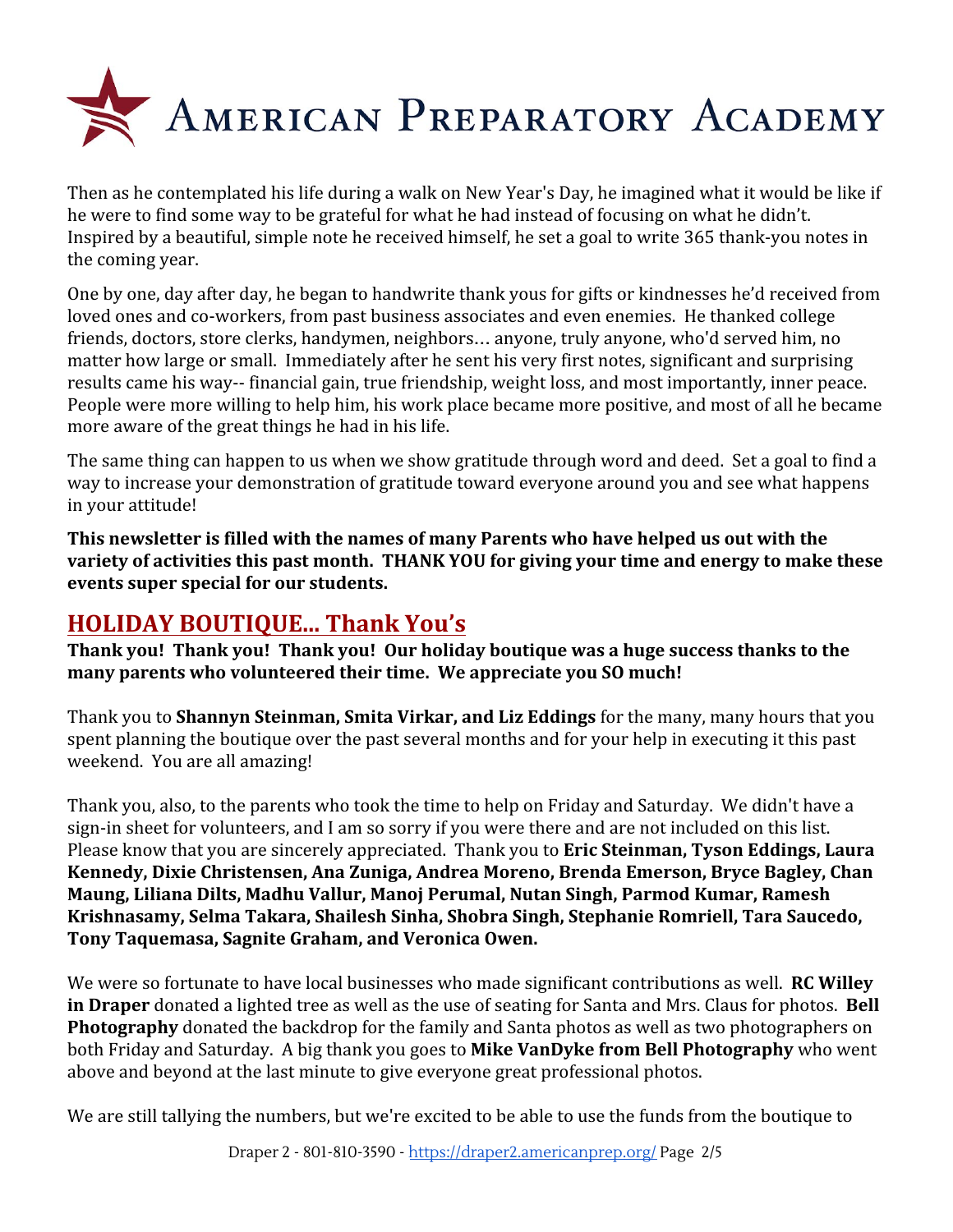

purchase water bottle filling stations in the school.

*The Holiday Gift Workshop* kicked off the Holiday Boutique last Tuesday. We had 105 kids registered, and we couldn't have done it without the help from our volunteers. Thank you to **Sarah Hardy, Tara Horton, Debbie Hammerschmid, Premavathi Arul, Chan Maung, and Robin Steinman**. Again, we didn't have a sign-in sheet for volunteers, so I am very sorry if anyone was missed. We appreciate you!

We want to give a big shout out to **Michelle Goudge** for not sleeping for a couple of weeks to make this Boutique such a huge success. She went above and beyond to make every part of it spectacular. Michelle spent countless hours making sure that both visitors and vendors felt appreciated and their needs could be met. Thank you, Michelle, for all you do!

#### **Seussical the Musical-Thank Yous**

Pete McGirr Jeanette Meisenbacher Stacey Spainhower Melanie Jorgensen

Leslie Parke Kristin Clayton Katelynn Strong Saren Fassbinder Katy & Daniel Cox Jared August Zoi Farmer Angela Challis Taralynn Horton Jessie Ortega/Beccera Rebecka and Usman Mian Aly and David Sharette Beth Whisamore Tean Hill The Celeste Butler

#### **4 th Grade Medieval Festival**

Belinda Durling Musharrat Sheikh Sharie Baker Michelle Goudge Staci Chavez

Cinthia Magalhães **Andrea Sawatzki** Sarah Hardy Stacie Garn Cicilee Johnson Craig Swagerty Shayna Cerny Krystal Ginger Shanen Mercer Christa Dastrup Shannon Wixom Sherry Diener Emily Zarr **Ashley Funk** Liliana Dilts Amy Olive **Nitisha Argawal** Shari Nakagawa Kim Engar Cyndie Mendoza Monica Dye Claire Chen **Nori Williams** Faryal Sheik Snehal Mahajan **Nalini Polavarapu** Cyndle Mendoza Cicilee Johnson Shanen Mercer Nori Williams Matt Houchens **Lenka Cibulova** Adria Contreras

#### **Kindergarten Thanksgiving Feast & Program**

Lucy Nguyen Kristi Johnson Savanah Rodriguez Christine Wright **Christian Christian Christian** Dana Saif Subash Janakiraman Rajini Gangapuram Madhu Vallur Rachel Taylor Archana Thapa **Raji Subramanian** Rose James Tosha Maenaka Brittani Van Wagenen Sara Zasukha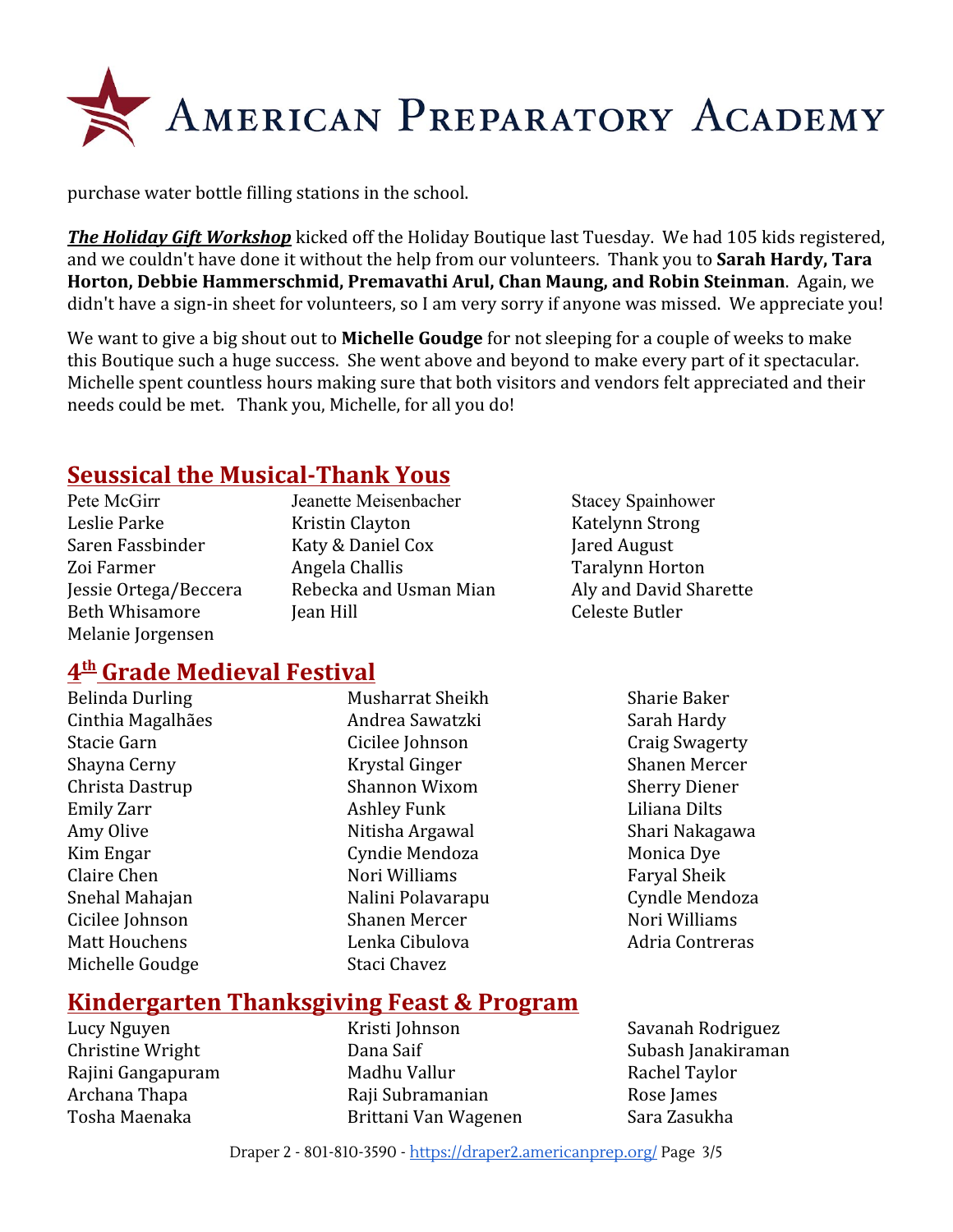

- Natalie Talamante Santosh Alahari Anna Wagner Lenka Cibulova Becz Olivia Cardenas Rande Lachelt Crystal Adamson Liliana Hooda Yashomati Dua Mythili Selvarajan Sandra Miranda Bryanne Fidler Lindsay Johnson Elle West Ashwini Durge Megan Jarrett Molly Jorgensen Elle West Kiera Ririe
	-
- Rohit Alex Miao Li Miao Li Jaree Gaskin-Housley Viviana Ibarrola Viviana Figueredo Arthur and Gen Miner

## **\*Family Support Organization - Volunteer Opportunities**

The FSO has had a busy year so far and I sincerely want to thank everyone who has helped up to this point.

Thank you to **Jill Ewell and Allison Freeman** for helping with cleanup for both PTC meals. **Shanynn Steinmann** for taking the lead on the Reading University store and those that came to help pass out items and everyone who helped with the Veterans Day receptions.

And let's not forget **Telena Dopson** for helping to cut out and organize box tops.

As always, we appreciate **ALL** of our volunteers and the time and efforts they put into our school. Don't forget to turn in all of your volunteers hours!

\*If you have volunteer hours, please record them on your weekly communication envelope or email your hours to [volunteerdraper2@apamail.org](mailto:volunteerdraper2@apamail.org)

Nicole Harman

FSO Director Draper 2 [nharman@apamail.org](mailto:nharman@apamail.org)

## **Character Development**

by Mandy Brown

\*We are looking for stories from our families of service that has been performed in the school, community or world the past few months. (Walking dogs at the humane society/ cleaning up trash at the park/ visiting elderly residents at a nursing home, ETC.!!) If you have any stories (and pictures if possible!), please pass them on to be featured on our BUILDERS bulletin board. mandy.brown@apamail.org

\***THANK YOU to our OUTSTANDING volunteers** who made our first-ever College Fair a huge success. They put in an incredible amount of time and effort and the students had a WONDERFUL time as a result. We couldn't have done our event without the amazing contributions of: *MARCUS BROWN, JO ELLEN CHAPPELL, MICHELLE GOUDGE, CHARLES HARDY, STEPHANIE HENDERSON, MARSHALL MCCARTY, STEPHANIE MCVICAR, LIZ PAPENFUSS, STACIE PETERSEN, MARCO AND MARIA SANCHEZ, ANDREA SAWATZKI, HEATHER WALL, AND JILL WELCH!!!!* We also gratefully acknowledge the gracious **donations from BYU, Cottey College, Michigan State University, Snow College, Utah State University; the companies IHC, 3M, L3; and the donations from our parent volunteers at the college fair for the "give-aways" that our students received there. THANK YOU!!!**